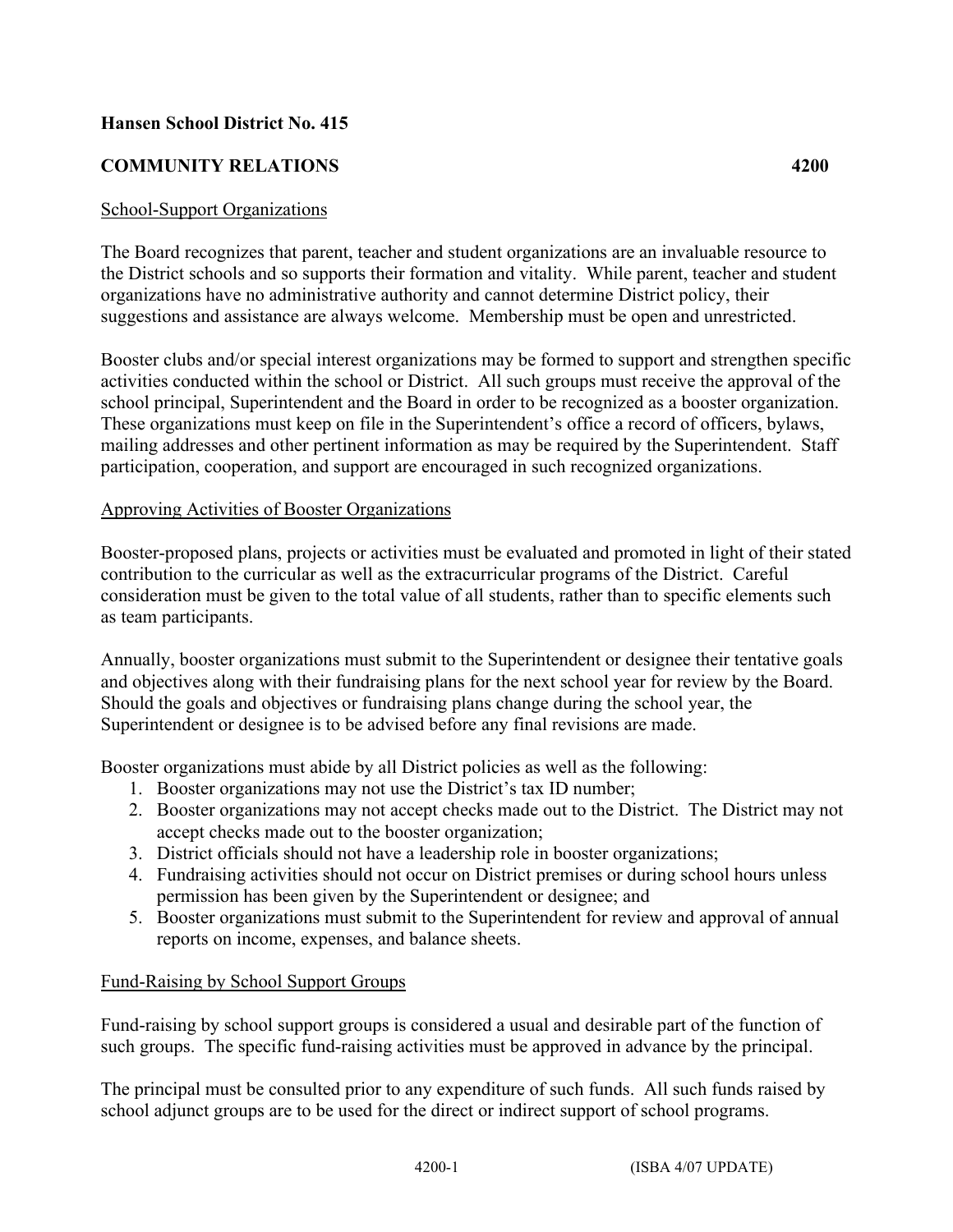Equipment purchased by support groups and donated to the schools becomes the property of the District and may be used or disposed of in accordance with District policy and state law.

Announcements of booster organization events and activities should clearly indicate that it is sponsored by a group and not the school or District. Groups should warrant that the activities will be adequately supervised.

### Financial Records

Booster organizations shall handle their own accounting and bookkeeping procedures and maintain their own separate accounts for income and expenditures. However, each organization shall be required to submit an annual financial report to the Superintendent giving a full accounting of their financial dealings for the year including money raised and expended. The organization shall also submit to the Superintendent backup documentation. Adequate, auditable financial records shall be maintained at all times.

Booster organizations shall use a fiscal reporting period that begins July 1 and ends June 30. Only elected officers of the booster organization may be authorized to sign checks drawn on the bank account of the organization. Two signatures are required on all organization checks. Persons authorized to sign may not be related nor live in the same house. An employee of the school may not be authorized to sign checks drawn on the bank account of a booster organization operating at that school.

No member or officer of any school associated organization shall draw a salary or receive wages of any kind in connection with their work with any school associated organization with the exception that members or officers may be reimbursed for personal expenditures made on behalf of the organization to a maximum of \$1,000.00 per year as verified by actual receipts. Any school associated organization failing to submit an annual financial statement as required by this policy shall be subject to having the Board approval withdrawn and will no longer be allowed to raise funds on behalf of the schools or use the name of any school or of the District in any way, or imply that they are a school associated organization.

#### High School Activities Association Regulations

The Idaho High School Activities Association Rules and Regulations prohibit remuneration of any kind from any source outside the local School Board in return for services rendered in instructing or coaching any high school athletic team. Said prohibition shall also apply to any coach, instructor or advisor of other teams, clubs, groups, etc. Coaches, instructors or advisors may receive appreciation gifts from team members, students' parents, or community organizations that do not exceed the value of an IHSAA player award.

#### Parameters for Use of the District's Name, Logo or Mascot

The use of the District or any school name, logo or mascot by booster organizations must be authorized by the Superintendent or designee. The Superintendent or designee may revoke the